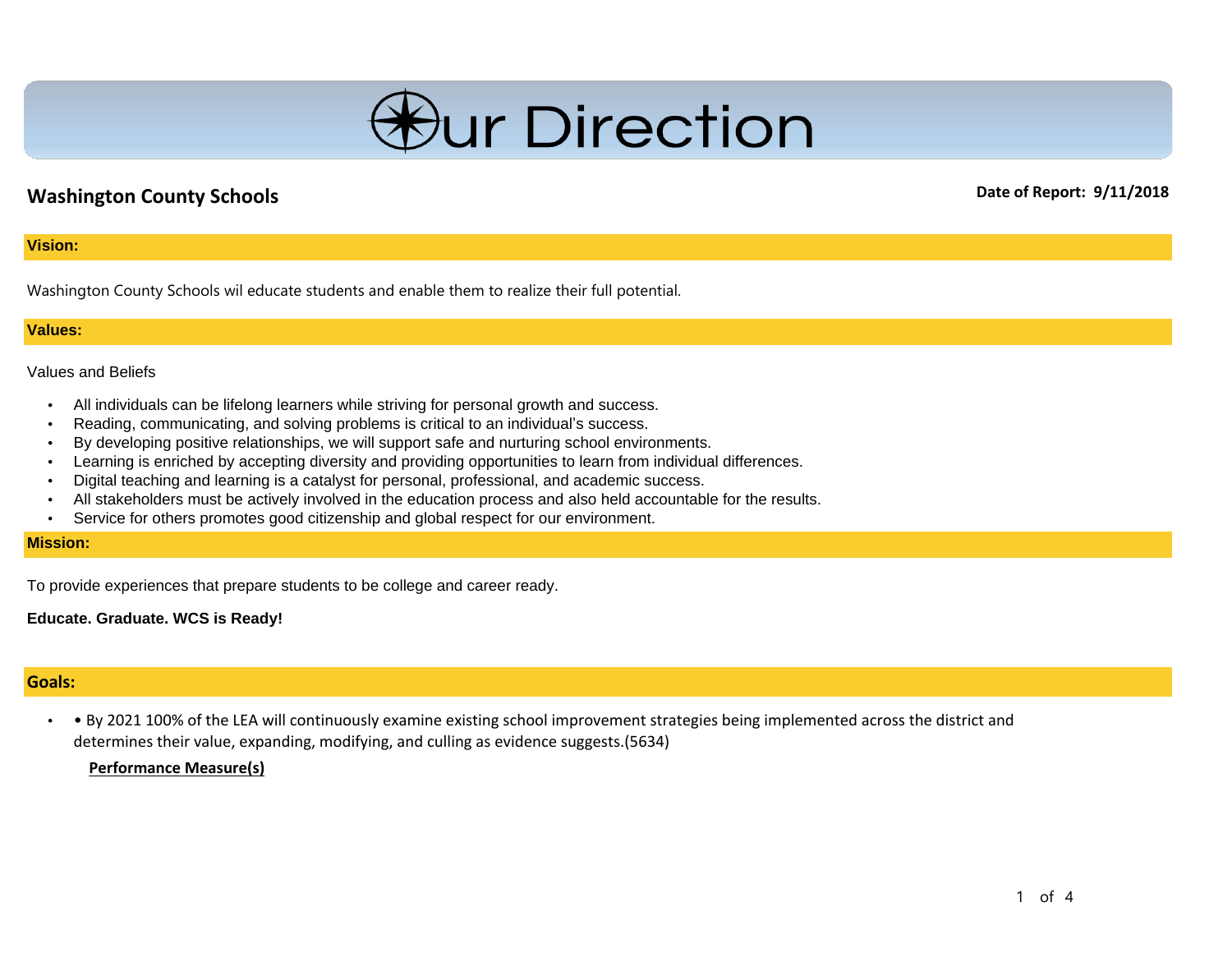| Performance Indicator: • Create and utilize common assessments and WCS Framework for instruction in lesson planning. |                     |              |
|----------------------------------------------------------------------------------------------------------------------|---------------------|--------------|
| Data Source: pacing guides, lesson plans, assessments                                                                | Baseline Year: 2017 | Baseline: 20 |
| Target Date:                                                                                                         | Target:             | Actual:      |
| Performance Indicator: • Develop a plan for sustaining continuous improvement                                        |                     |              |
| Data Source: EOG/EOC data                                                                                            | Baseline Year: 2017 | Baseline: 30 |
| Target Date:                                                                                                         | Target:             | Actual:      |
| Performance Indicator: • Explore teacher differentiation practices.                                                  |                     |              |
| Data Source: classroom walkthroughs, data                                                                            | Baseline Year: 2017 | Baseline: 20 |
| Target Date:                                                                                                         | Target:             | Actual:      |
| Performance Indicator: • Explore teacher instructional practices.                                                    |                     |              |
| Data Source: classroom walkthroughs, data                                                                            | Baseline Year: 2017 | Baseline: 20 |
| Target Date:                                                                                                         | Target:             | Actual:      |
| Performance Indicator: • Identify and expand career and college pathways.                                            |                     |              |
| Data Source: CCP Data                                                                                                | Baseline Year: 2017 | Baseline: 0  |
| Target Date:                                                                                                         | Target:             | Actual:      |

• • By 2021 100% of the LEA will orient its culture toward shared responsibility and accountability.(Indicator 5140)

## **Performance Measure(s)**

| Performance Indicator: • Initiate Attendance Committee and develop/implement guidelines for absenteeism. |                     |             |
|----------------------------------------------------------------------------------------------------------|---------------------|-------------|
| Data Source: agenda from committees, powerschool<br>attendance, banners, letters to parents, calls home  | Baseline Year: 2017 | Baseline: 0 |
| Target Date:                                                                                             | Target:             | Actual:     |
|                                                                                                          |                     |             |

| Performance Indicator: • Participate in relationship building PD for students and staff |                     |              |
|-----------------------------------------------------------------------------------------|---------------------|--------------|
| Data Source: PD information, surveys                                                    | Baseline Year: 2018 | Baseline: 20 |
| Target Date:                                                                            | Target:             | lActual:     |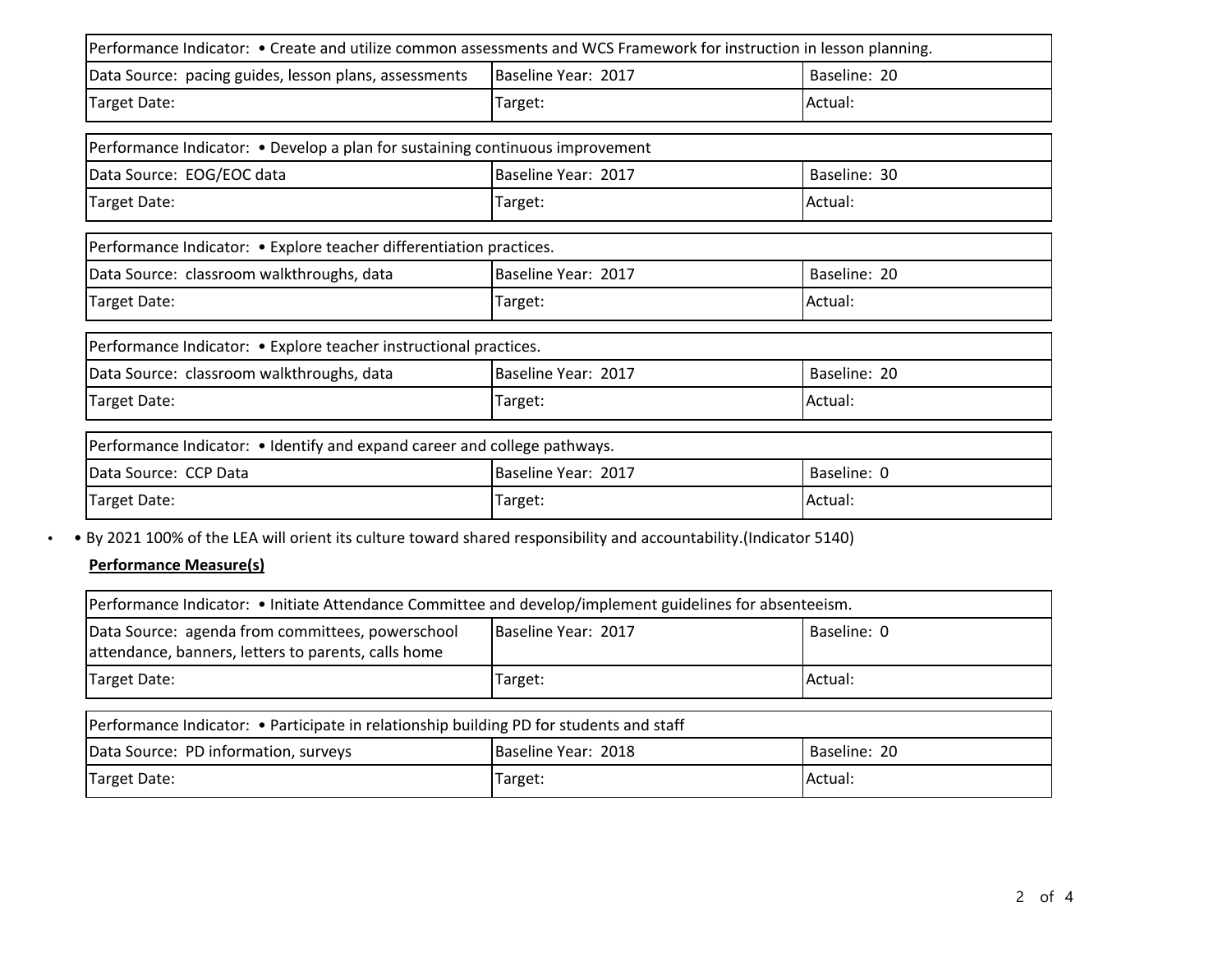| Performance Indicator: • Specify the role of support for each employee in WCS. |                     |              |
|--------------------------------------------------------------------------------|---------------------|--------------|
| Data Source: job responsibilities, data, compliance                            | Baseline Year: 2018 | Baseline: 30 |
| Target Date:                                                                   | Target:             | IActual:     |

• • By 2021, 100% of our students will reach or exceed district, school, and student subgroup achievement targets. (Indicator 5627)

# **Performance Measure(s)**

| Performance Indicator: • Continue Implementation of Early College Initiative with BCC/ ECSU.                                         |                     |              |
|--------------------------------------------------------------------------------------------------------------------------------------|---------------------|--------------|
| Data Source: enrollment                                                                                                              | Baseline Year: 2017 | Baseline: 30 |
| Target Date:                                                                                                                         | Target:             | Actual:      |
| Performance Indicator: • Expand focus on Mathematics and Reading skills.                                                             |                     |              |
| Data Source: Imagine Math, Benchmarks, Corrective<br>Reading                                                                         | Baseline Year: 2017 | Baseline: 0  |
| Target Date:                                                                                                                         | Target:             | Actual:      |
| Performance Indicator: • Expand parent involvement efforts.                                                                          |                     |              |
| Data Source: community meetings, surveys                                                                                             | Baseline Year: 2017 | Baseline: 0  |
| Target Date:                                                                                                                         | Target:             | Actual:      |
| Performance Indicator: Set targets for each school and the district using these subgroups and met or exceed growth with these groups |                     |              |
| Data Source: School Growth Data                                                                                                      | Baseline Year: 2017 | Baseline: 33 |
| Target Date:                                                                                                                         | Target:             | Actual:      |

# **Data Review:**

**Needs Assessments, Accreditation Reports, Similar Feedback:**